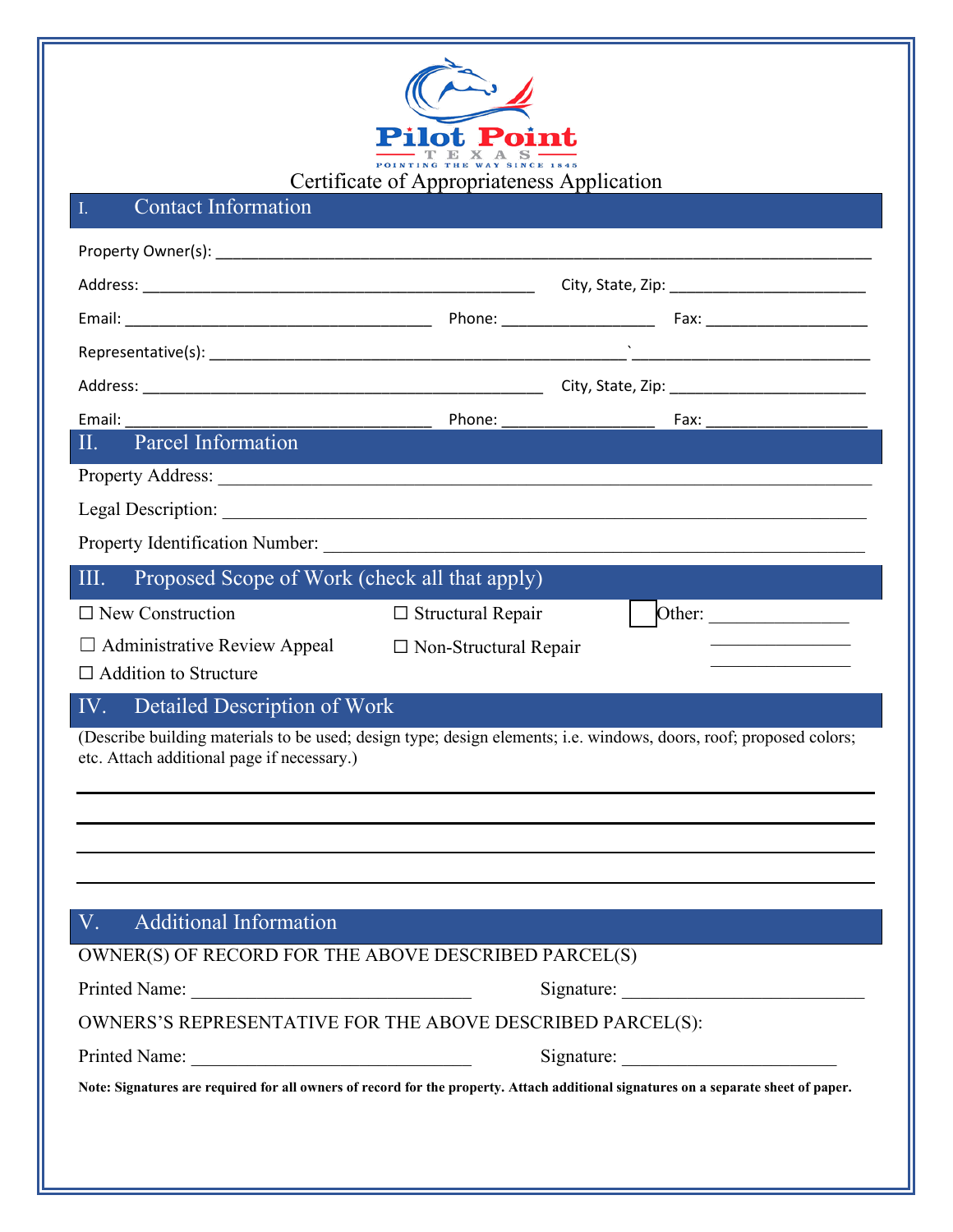

A Certificate of Appropriateness (COA) is required for all proposed in-kind replacement, new construction, relocation, addition, demolition or other exterior alterations to a property within the Historic District. A COA is required before work may begin in all cases whether or not the project requires a building permit. If a building permit is required, it will not be issued prior to approval of a COA.

Applications which must be considered by the Historic Review Board (HRB) for approval will be placed on the next available HRB meeting agenda. The HRB typically meets on the third  $(3<sup>rd</sup>)$  Thursday of every month in the City Council Chambers at City Hall, 102 E. Main Street, Pilot Point, Texas 76258.

This checklist is intended to assist in the preparation of a COA for review and describes generally what is needed to facilitate the review of a proposed Certificate of Appropriateness. The quality of the presentation of a COA request to the HRB is limited by the information provided with an application. Failure of the applicant to provide required information will result in application not being processed.

## Items to be submitted with all Applications:

#### ☐ **Certificate of Appropriateness Application**

- □ **Project Narrative:** Written proposal outlining the project. Describe the purpose of the Certificate of Appropriateness request and include specific information regarding the proposed alteration, materials, colors and any constraints or other relevant details related to the proposal.
- ☐ **Owner Authorization:** Proof of ownership or authorization to act on behalf of the property owner.
- ☐ **Photographs:** Images of the current conditions of all areas which would be affected by the proposal.
- ☐ **Certificate of Appropriateness Checklist:** I have reviewed the checklist and all submittals for completeness and accuracy.
- $\Box$  I have read the submission requirements for the Certificate of Appropriateness and the associated checklists, application, and supporting documents, and verified that this submission has been prepared according to these instructions, and these packages have been reviewed for completeness and accuracy. I understand that failure to submit the information as noted above will result in the rejection of this Certificate of Appropriateness submission.

Additional items to be submitted with an In-Kind Replacement request:

☐ **Material Samples**: A sample of the material to be used, including any manufacturer specification sheets.

### Additional items to be submitted with a Demolition request:

☐ **Structural Report:** Documentation outlining the structural condition, reasoning and methods of demolition.

 $\Box$  I understand that a demolition permit will be required prior to beginning demolition; which will not be issue prior to approval of a Certificate of Appropriateness.

Additional items to be submitted with a Exterior Alteration or Addition request:

☐ **Material Samples:** A sample of the materials to be used, including any manufacturer specification sheets.

☐ **Site Plan:** Copy of a site plan with relevant details including, but not limited to, the location of the proposed alteration, street names, sidewalk location and dimensions, building and lot dimensions, landscaping details,

> **City of Pilot Point Development Services 102 E. Main Street Pilot Point, Texas 76258**